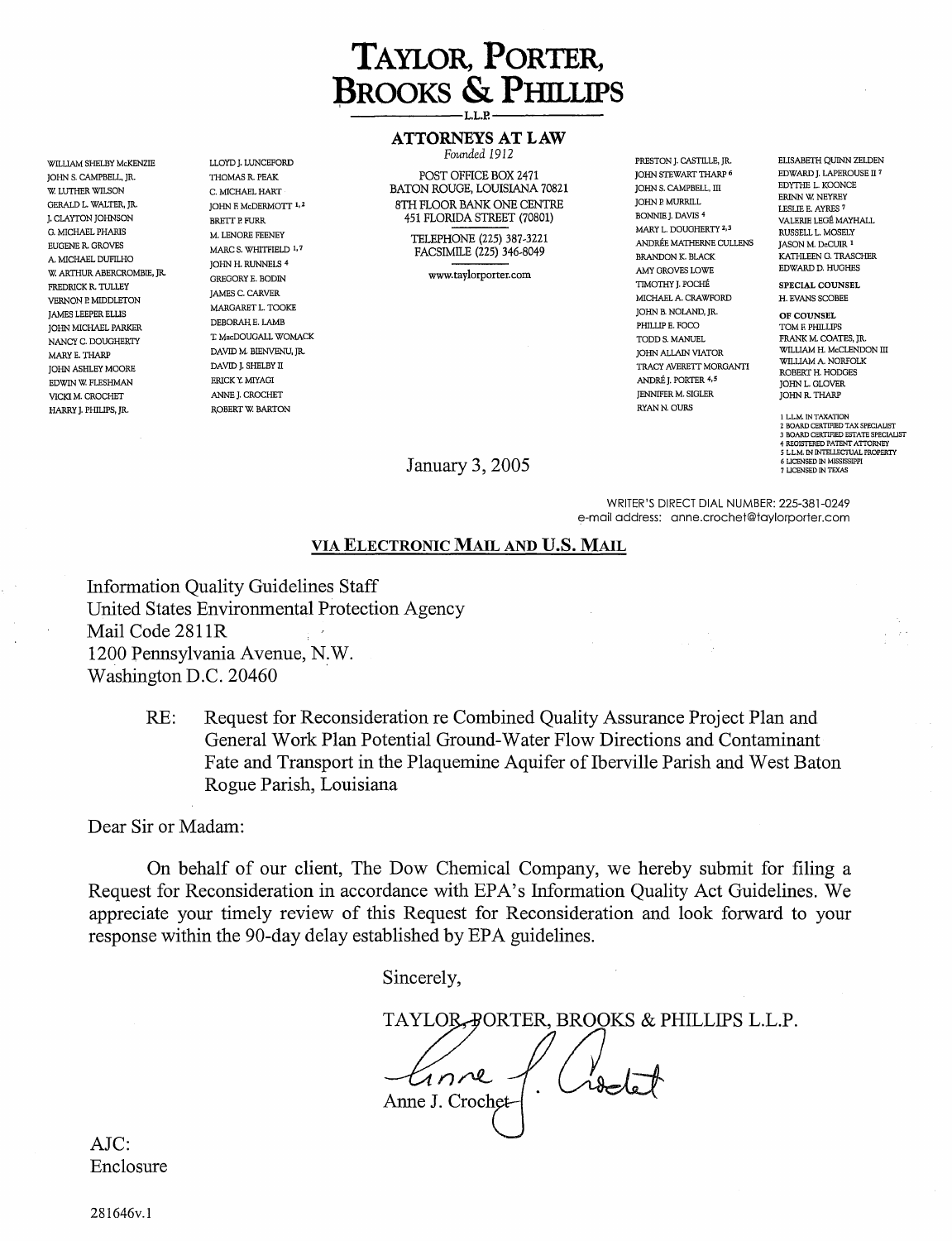### ENVIRONMENTAL PROTECTION AGENCY INFORMATION QUALITY ACT GUIDELINES

#### **REQUEST FOR RECONSIDERATION**

#### OF THE

## COMBINED QUALITY ASSURANCE PROJECT PLAN AND GENERAL WORK PLAN: POTENTIAL GROUND-WATER FLOW DIRECTIONS AND CONTAMINANT FATE AND TRANSPORT IN THE PLAQUEMINE AQUIFER OF IBERVILLE PARISH AND WEST BATON ROUGE PARISH, LOUISIANA

Comes now, THE DOW CHEMICAL COMPANY ("Dow") appearing before the UNITED STATES ENVIRONMENTAL PROTECTION AGENCY ("EPA") for the purpose of requesting that a reconsideration be made regarding the Combined Quality Assurance Project Plan and General Work Plan, referenced above, as follows:

#### **INTRODUCTION**

#### 1.

In a letter dated October 6, 2004, EPA denied Dow's Request for Correction dated June 14, 2004 and designated with EPA tracking #04021. (See, Attachment 1, October 6, 2004 EPA Response to Request for Correction.) Dow respectfully disagrees with the denial and seeks reconsideration of the EPA decision denying Dow's Request for Correction.

2.

The June 14, 2004 Request for Correction (#04021) is attached and incorporated herein by reference. (See, Attachment 1.)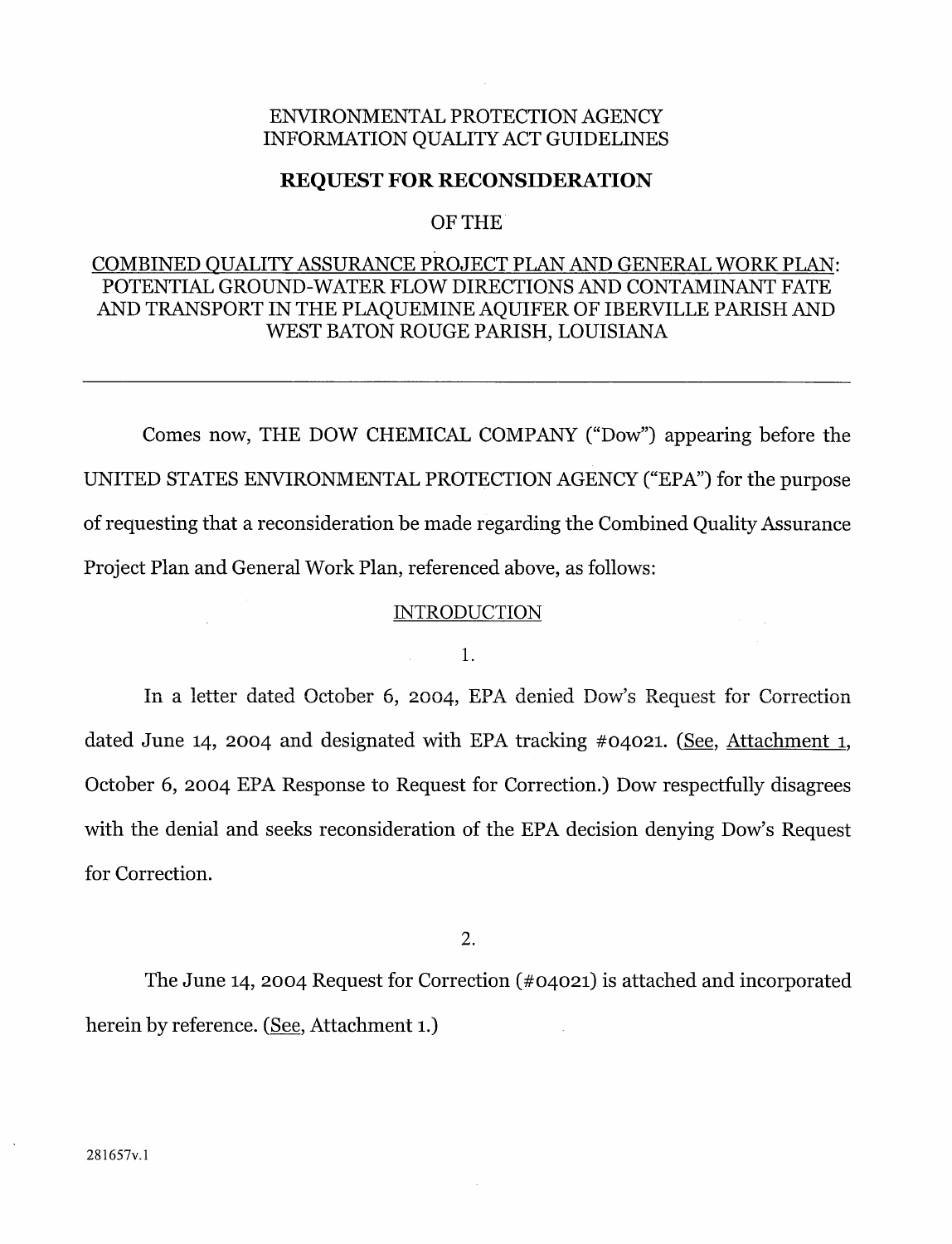3.

In its Response, EPA asserts that the Combined Quality Assurance Project Plan and General Work Plan: Potential Ground-Water Flow Directions and Contaminant Fate and Transport in the Plaquemine Aquifer of Iberville Parish and West Baton Rouge Parish, Louisiana ("QAPP") is not subject to EPA's Guidelines for Ensuring and Maximizing the Quality, Objectivity, Utility, and Integrity of Information Disseminated by the Environmental Protection Agency. Specifically, EPA states that "EPA does not consider this material to be an official agency **dissemination** under the Agency's Information Quality Guidelines." (Emphasis added.) (See, Attachment 2.)

4.

If The denial of Dow's Request for Correction is an arbitrary and capricious exercise of discretion by the agency. Stated differently, the assertions made by EPA do not flow rationally from the facts of the situation. The QAPP, as acknowledged by EPA in its October 6, 2004 letter, was disseminated outside of the agency and interagency sharing described in EPA's denial. Specifically, in the October 6, 2004 Response EPA acknowledges,

... A Dow representative and one other person orally requested copies of the document. .. A final version of the QA Project Plan was provided to the Louisiana Department of Environmental Quality (LDEQ) for review and comment. ...

Dow and other persons are members of the public. LDEQ is a public agency whose records are subject to review under the Public Records Act. (La. R.S. 44:1 *et seq.)* The QAPP is not related to basic agency operations, such as management, personnel and organization information.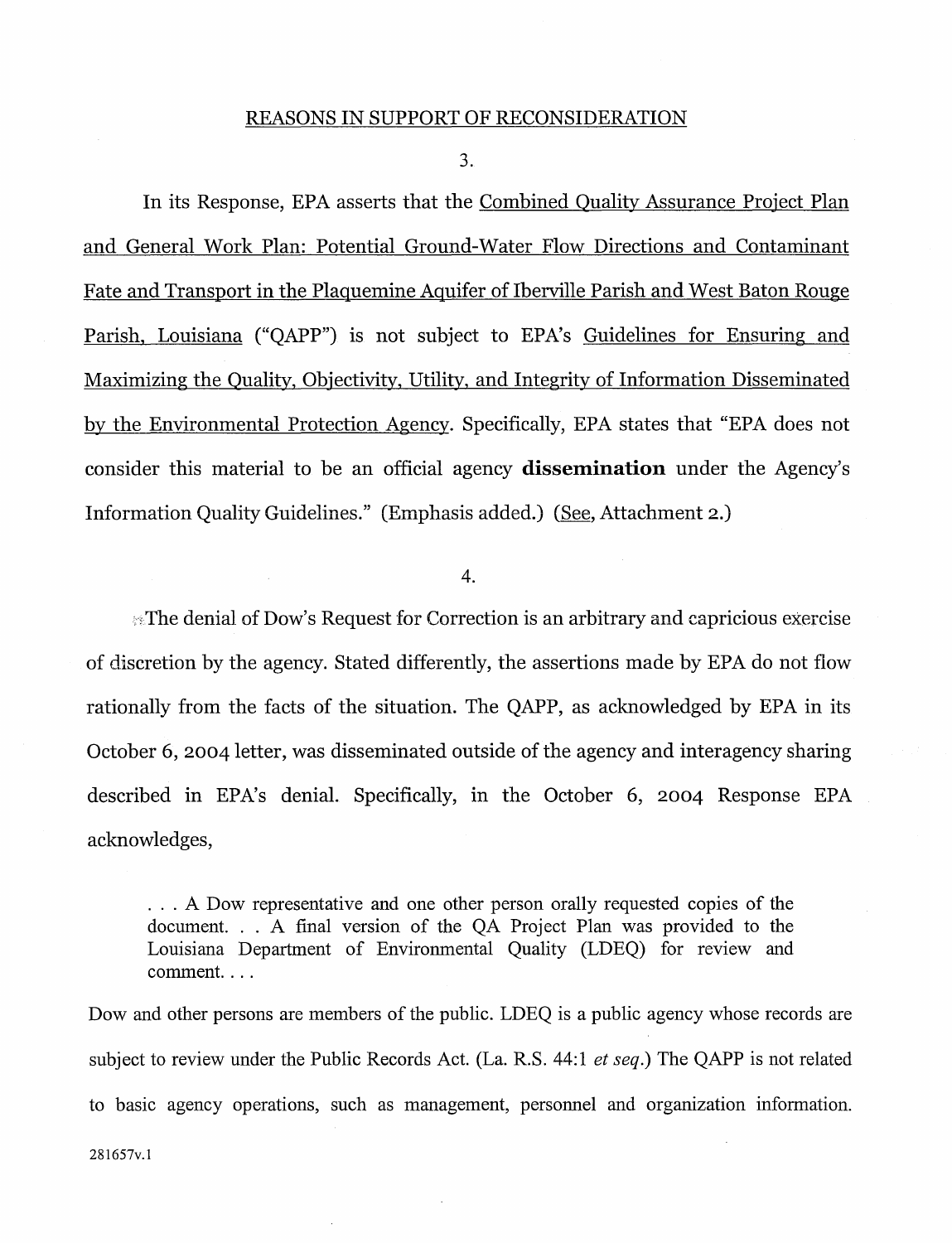Instead, it relates to an agency investigation of significant public interest. (See, Paragraph 7 of Attachment 1.) Though EPA may have intended that the QAPP be an internal EPA planning document, it nonetheless distributed it to members of the public.

#### **CONCLUSION**

5.

The October 6, 2004 EPA denial of Dow's Request for Correction should be overturned for the reasons set forth herein. Therefore, Dow.respectfully requests EPA's timely and serious consideration of this Request for Reconsideration.

#### CONTACT INFORMATION

#### 6.

Dow may be contacted through undersigned counsel, Anne J. Crochet, Taylor Porter Brooks & Phillips, L.L.P., Post Office Box 2471, Baton Rouge, Louisiana 70821 or <sup>~</sup>• ~ • • l 451 Florida Street, 8th Floor, Baton Rouge, Louisiana 70801. Phone number: (225) Facsimile number:  $(225)$  214-0461. E-mail: 387-3221. [anne.crochet@taylorporter.com](mailto:anne.crochet@taylorporter.com).